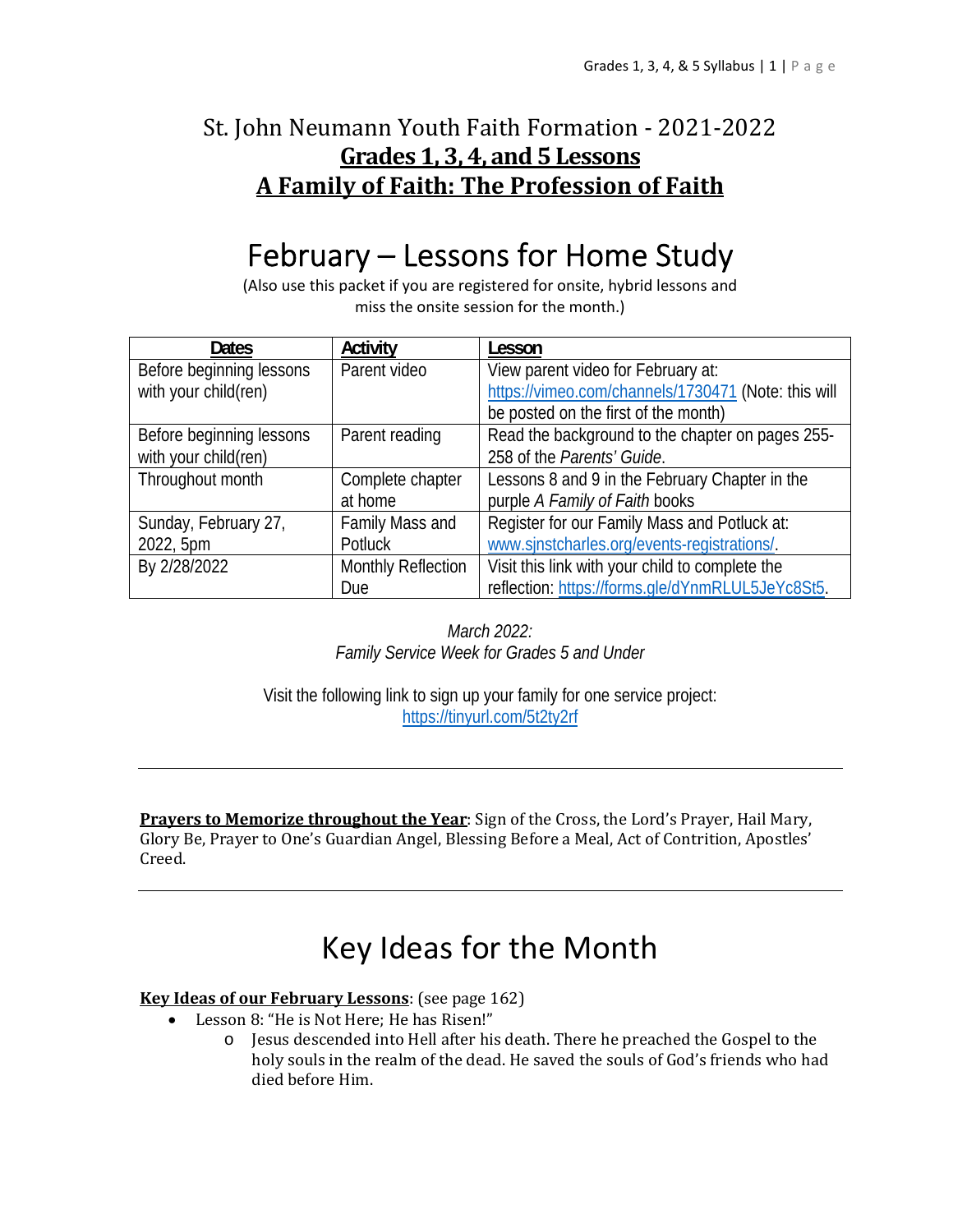- o On the third day after his death, he rose from the dead. This is the Resurrection of Jesus.
- o The Paschal Mystery is the Passion, Death, and Resurrection of Jesus.
- Lesson 9:
	- o Forty days after he rose from the dead, Jesus ascended into Heaven.
	- o Jesus is the only intercessor between God and man.
	- o He is seated at the right hand of the Father in Heaven.
	- o We look forward to the Second Coming of Jesus, when he will come again in glory to judge the living and the dead.
- To work on all month:
	- o Scripture verse of the month, saint of the month, Apostles' Creed memorization, Words to Know for the month, and Car Conversations.

# Lesson 8 Activities

*Parents, choose two to three activities in this lesson to present to your children at home. Communicate the lesson's key ideas, listed above.*

# **Activity 1**: Did Jesus Really Die?

### **Ages**: All ages

**Focus**: After He died on the Cross, Jesus preached the Gospel to the holy souls in the realm of the dead.

**"Parent's Guide" pages**: pages 139-141

### **"Children's Activity Book" pages**: pages 107

**Activity**: Explore the meaning of the line from the Apostles' Creed: "He descended into Hell." Use a painting in the children's books to talk about the meaning.

### **Key ideas to communicate to the children**:

- Jesus did really die.
- Jesus' body was laid in a tomb. During the days between Good Friday, when he died, and Easter Sunday, when he rose from the dead, Jesus' soul was in the realm of the dead.
- Jesus delivered the souls of the dead who died as God's friends. He kept the promise that God made to humans, starting with Adam, to open Heaven to all of God's friends.

### **Supplement**:

 Catholic Kids Media has a video that helps to explain death in a Christian context. View the video with your child at: https://www.youtube.com/watch?v=7YJxwVzSOo0. The description begins at about the 4:15 minute mark.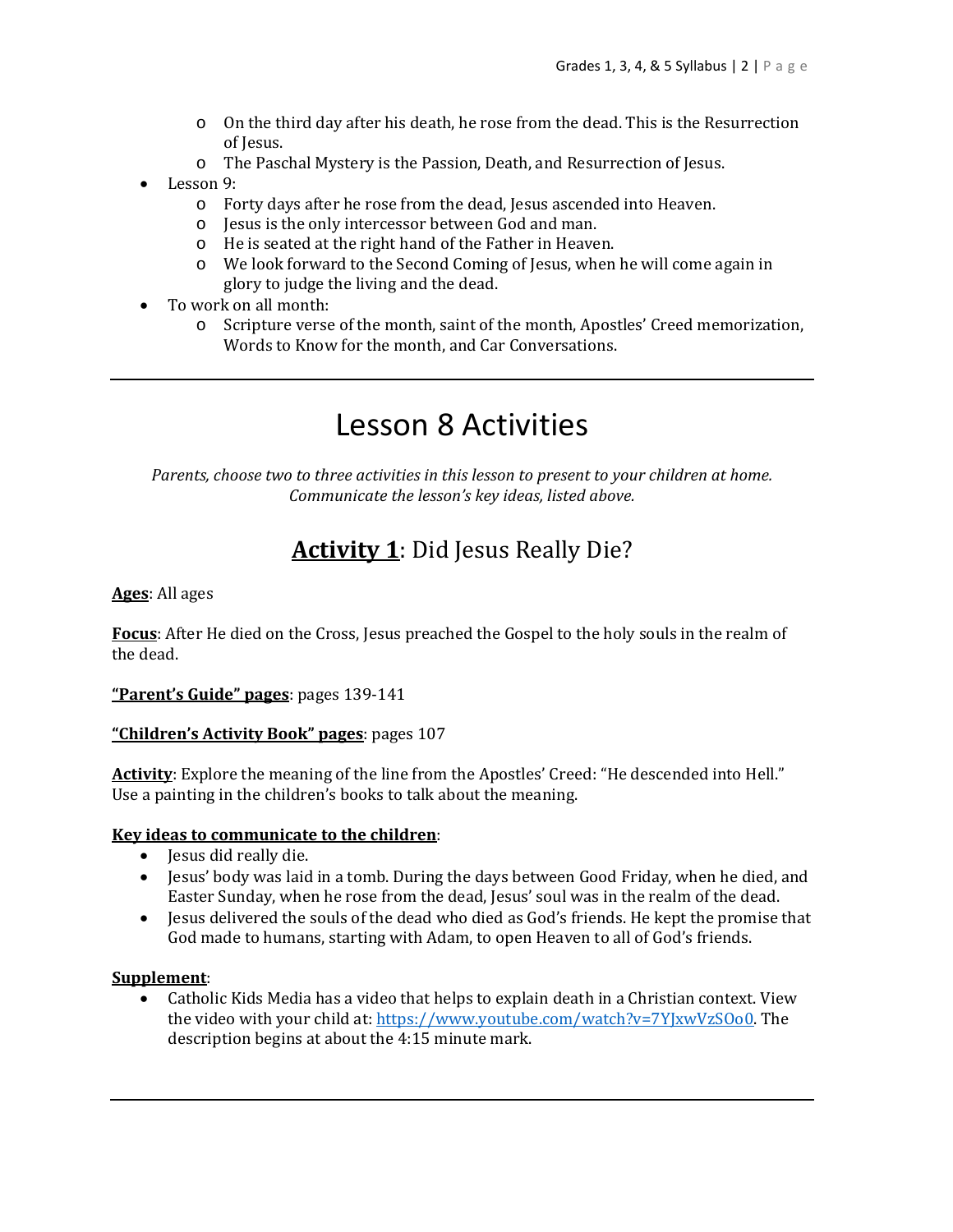# **Activity 2**: The Resurrection

## **Ages**: All ages

**Focus**: The Resurrection is the crowning truth of our faith in Christ.

**"Parent's Guide" pages**: pages 142-144

## **"Children's Activity Book" pages**: pages n/a

Activity: Read the Scripture accounts of Jesus' Resurrection and appearance to His disciples. Discuss the truths present in the accounts.

### **Key ideas to communicate to the children**:

- Jesus rose from the dead. His disciples did not immediately understand and believe that this was Jesus. They needed to rely on faith to understand and believe in God's plan.
- Jesus was not a ghost when we rose from the dead. His body was real. Jesus proved this by eating with His disciples and allowing them to touch Him. One day our bodies will also rise from dead at Jesus' Second Coming.

#### **Bible Stories**:

- For younger children, read "Jesus Rises from the Dead," on pages 226 to 229 in the *Book of Bible Stories*.
- For children in Grade 5, read Mark 16:1-11, and complete the "Live It! A Model Friend" box on those pages of the *BreakThrough Bible.*

# **Activity 3**: Salvation is a Process

**Ages**: Ages 8 and up.

**Focus**: Salvation is both a free gift of God and something we must work for throughout our lives.

**"Parent's Guide" pages**: pages 145 and 146

#### **"Children's Activity Book" pages**: page 108

**Activity**: Learn that salvation is a process by examining scripture passages

### **Key ideas to communicate to the children**:

- Catholics believe that salvation is not a single event that happens to us. It is a process in which we must cooperate with the grace God offers us.
- Jesus' Passion, Death, and Resurrection makes it possible for us to go to Heaven, but it is not a guarantee.
- Salvation is a free gift, but we must also work for it throughout our lives.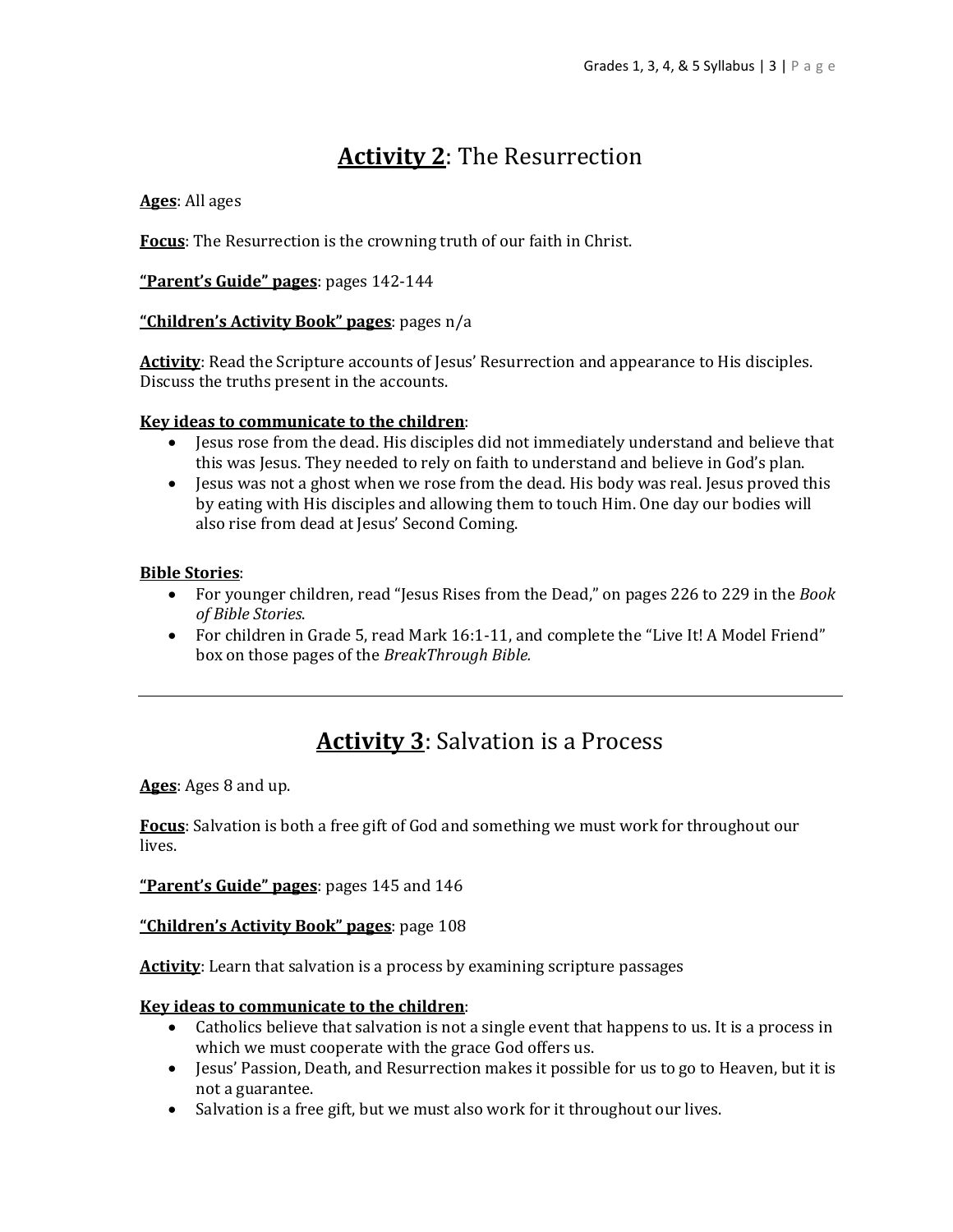# **Activity 4**: Mardi Gras and Ash Wednesday

*In 2022, Fat Tuesday is on March 1, 2022, and Ash Wednesday is on March 2. Save these activities to do with your family on those days.*

**Ages**: All ages.

**Focus**: We should ask God to unite our desires with His as we enter into Lent.

**"Parent's Guide" pages**: page 147

**"Children's Activity Book" pages**: pages 109-110

**Activity**: Mark and celebrate the days of Mardi Gras and Ash Wednesday.

## **Key ideas to communicate to the children**:

- Lent is the liturgical season in which we prepare to enter into the Paschal Mystery via the celebration of Holy Thursday, Good Friday, Holy Saturday, and Easter Sunday.
- The Tuesday before Lent is often called Fat Tuesday or Mardi Gras. People would traditionally eat all the food on this day that they planned to give up for Lent.
- On Ash Wednesday, the first day of Lent, we receive ashes on our forehead in the shape of a cross to remind us that we will one day die and that we are completely dependent on the saving work of Jesus Christ.

# Lesson 9 Activities

*Parents, choose two to three activities in this lesson to present to your children at home. Communicate the lesson's key ideas, listed above.*

*We encourage you to complete Activity 4, "These Least Brothers of Mine," which will add a page to your Family Storybook/white binder.* 

# **Activity 1**: *Te Deum* Prayer and Discussion

**Ages**: All ages.

**Focus**: Review of our learning to this point.

**"Parent's Guide" pages**: pages 150-151

**"Children's Activity Book" pages**: page 111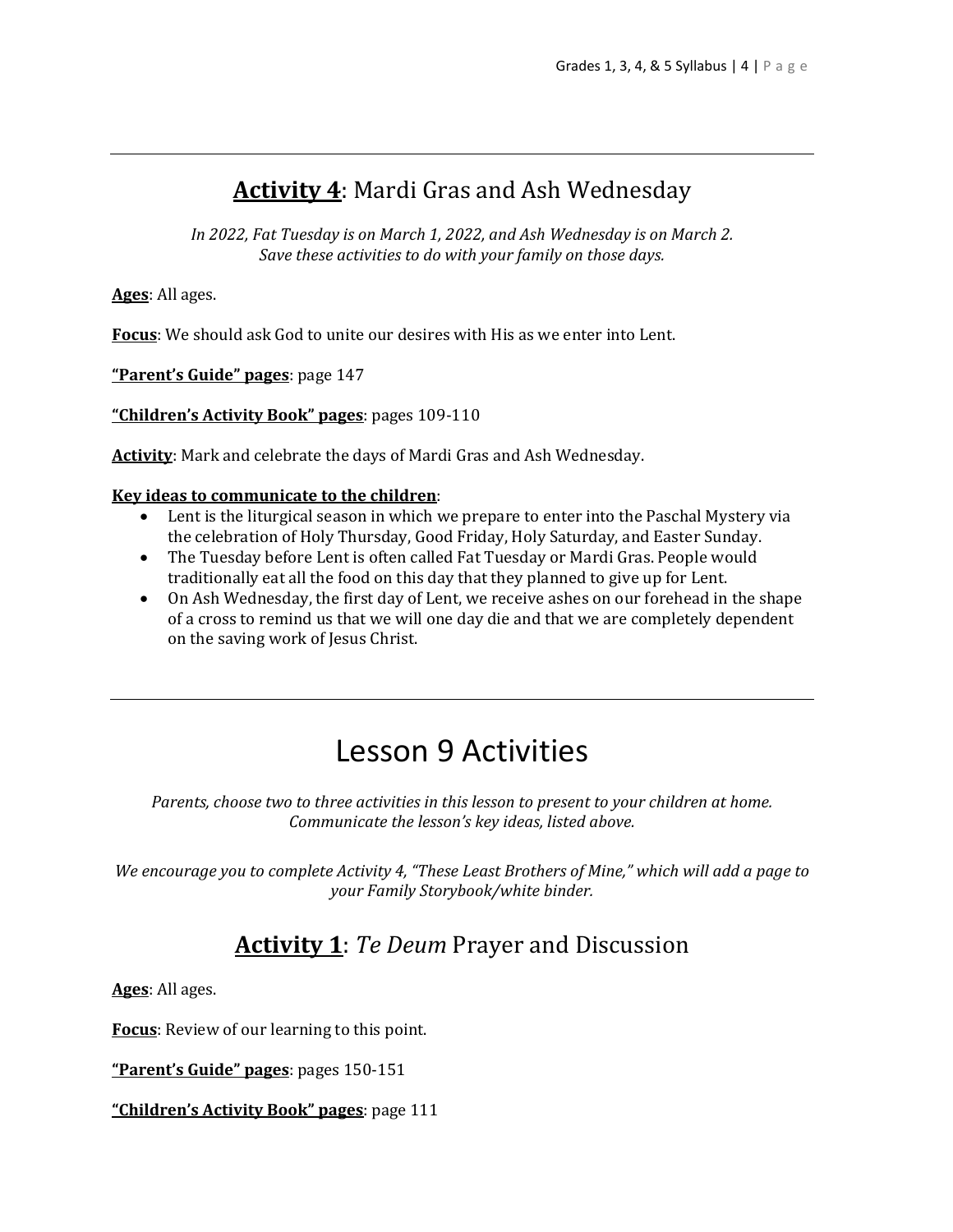**Activity**: Review the year's lessons so far using the words of the fourth-century Christian hymn *Te Deum*.

#### **Key ideas to communicate to the children**:

• See the lesson review on page 151 of the "Parents' Guide"

**Supplement**: With your family, view a video of the *Te Deum* hymn at: https://www.youtube.com/watch?v=xSnowlEAO8o. Or listen to the Latin version: https://www.youtube.com/watch?v=3Digtm6J3\_E.

# **Activity 2**: The Ascension

**Ages**: All ages.

**Focus**: Jesus' Ascension is our hope that we too may go to Heaven one day.

**"Parent's Guide" pages**: pages 152-154

#### **"Children's Activity Book" pages**: page 112

Activity: Read the scripture account of Jesus' Ascension and discuss the event as a family. While coloring a picture, guide your child in retelling the story.

#### **Key ideas to communicate to the children**:

- After Jesus' Resurrection, He spent 40 days with His disciples. After 40 days, He ascended into Heaven.
- Because Jesus ascended into Heaven, we have the hope that we too can someday go to Heaven. We can get to Heaven only through Jesus.
- At His Ascension, Jesus' friends must have been saddened that Jesus would no longer be on earth with them and also afraid to be on their own.
- Jesus gave his Apostles the mission to spread the Gospel. He also told them that He would send the Holy Spirit to them to enable them to fulfill their mission.

#### **Bible Stories**:

- For younger children, read "Jesus Gives the Great Commission and Ascends into Heaven," on pages 238-242 in the *Book of Bible Stories*.
- For children in Grade 5, read Luke 24:36-52 in the *BreakThrough Bible.*

# **Activity 3**: Last Days and Last Judgment

**Ages**: All ages.